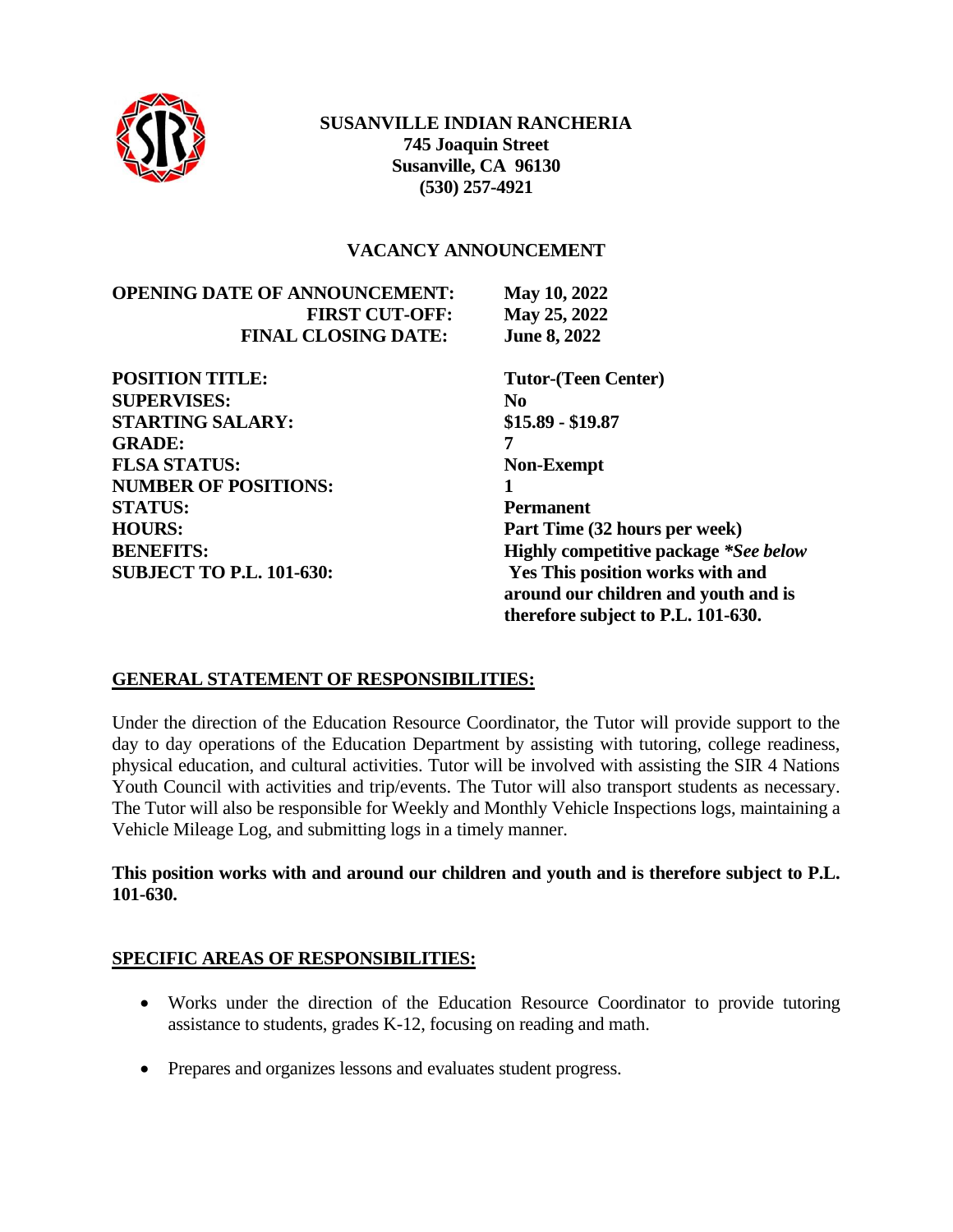- Provides online tutoring
- Compiles a daily Tutor Log and submits them on a timely manner.
- Attends Parent/Student conferences as needed/requested.
- Prepares and organizes student activities.
- Is involved with the SIR 4 Nations Youth Council meetings and activities.
- Prepares student snacks.
- Creates a snack menu for the school year and summer programs.
- Completes supply requisitions and shops for After School and Summer Program snacks.
- Transports students as necessary.
- Performs weekly and monthly vehicle inspections, daily mileage logs and submits them in a timely manner.
- Other duties as assigned.

### **KNOWLEDGE SKILLS AND ABILITIES:**

- A. Skills in working with school age children.
- B. Knowledge of Native American culture.
- C. Knowledge of math, writing and reading.
- D. Ability to keep young adults on task.

### **MINIMUM QUALIFICATIONS:**

- 1. Must have a high school diploma or equivalent from an accredited high school.
- 2. Must have a valid California driver's license or license from current residence state.
- 3. Must pass P.L. 101-630 background check **OR** pre-employment background check.
- 4. Must pass a pre-employment drug test.
- 5. Must have a valid CPR card or be able to obtain one within ninety (90) days of hire.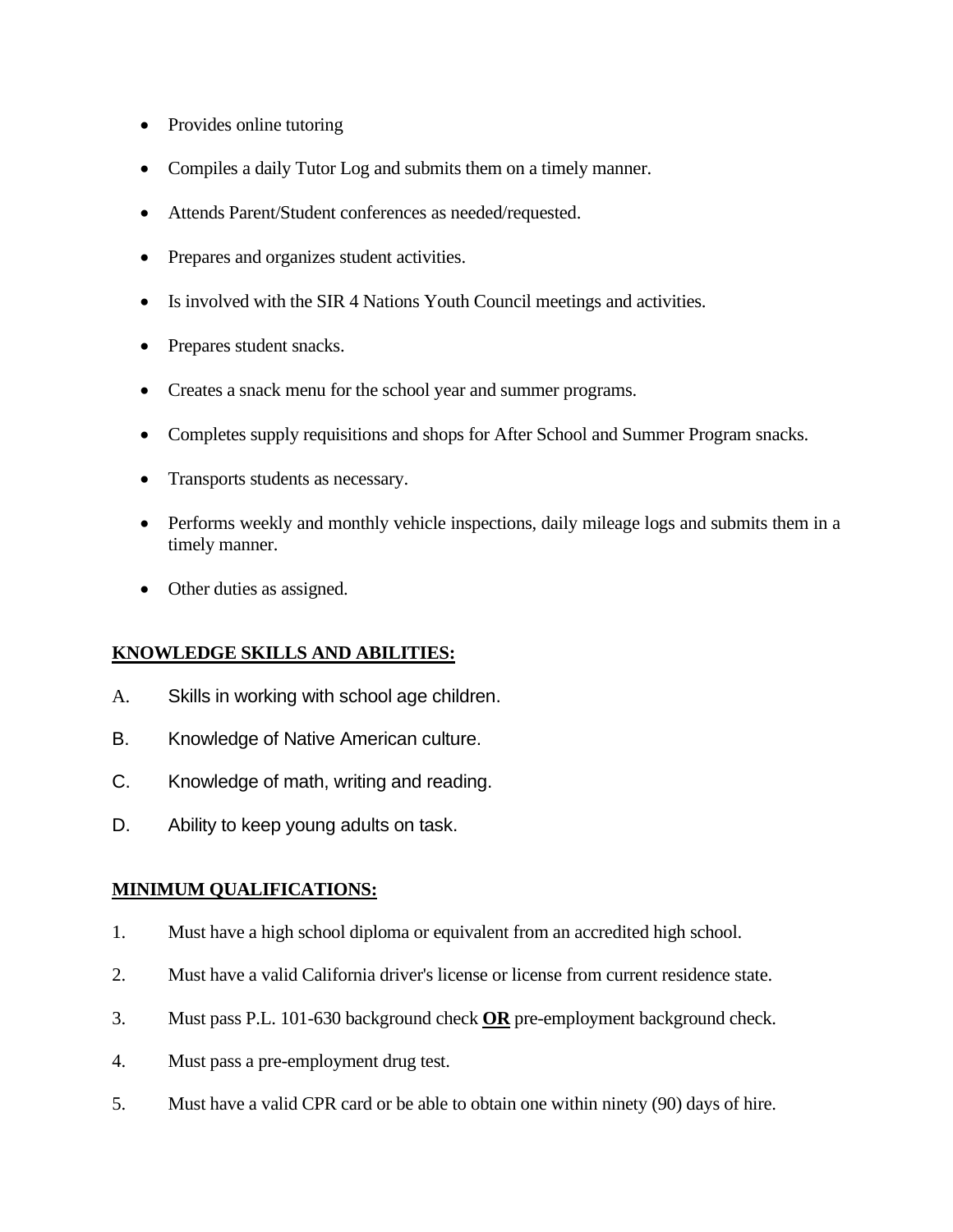## **ADDITIONAL QUALIFICATIONS FOR THIS POSITION**

6. Must have college credits in Math and Writing. Associate's Degree preferred.

7. Must be 21 years of age or older and have been a licensed driver for at least three years.

8. Must have a minimum of one-year similar or related experience.

9. Must have a Child Prevention Certificate or the ability to get within (30) days of hire date.

10. Must have and maintain a valid annual Safety Food Handling Certificate or the ability to get within (30) days of hire date.

11. Must have and maintain a valid Mandated Reporter Certificate or the ability to get within (30) days of hire date.

# **WORKPLACE ENVIRONMENT:**

# **1. PHYSICAL SAFETY:**

1. The work is sedentary. Typically, the employee may sit comfortably to do the work. However, there may be some walking, standing, bending, carrying of light items, driving an automobile, etc. No special physical demands are required to perform the work.

2. The work requires minor physical exertion, such as short periods of standing, walking over rough uneven surfaces, some recurring bending, crouching, stooping, stretching, reaching, or similar activities. Job may require recurring lifting of lightweight objects with infrequent bending or stooping alternating with the lighter activities. Job requires minimal agility and dexterity.

3. The work requires moderate physical exertion such as long periods of standing repetitively lifting lightweight objects with frequent bending or stooping, recurring lifting of moderately heavy items such as computer, printers or record boxes. Occasionally lifts heavy objects (over 50 pounds). Job requires average agility and dexterity.

4. The work requires considerably physical exertion such as infrequent climbing of ladders, frequent lifting of heavy objects over 50 pounds with repetitive bending, crouching or stooping. Job requires above-average agility and dexterity.

5. The work requires strenuous physical exertion such as frequent climbing of tall ladders, repetitive lifting of heavy object over 50 pounds, repetitive crouching or crawling in restricted areas or defending oneself or others against physical attack. Job requires above-average agility, dexterity and stamina.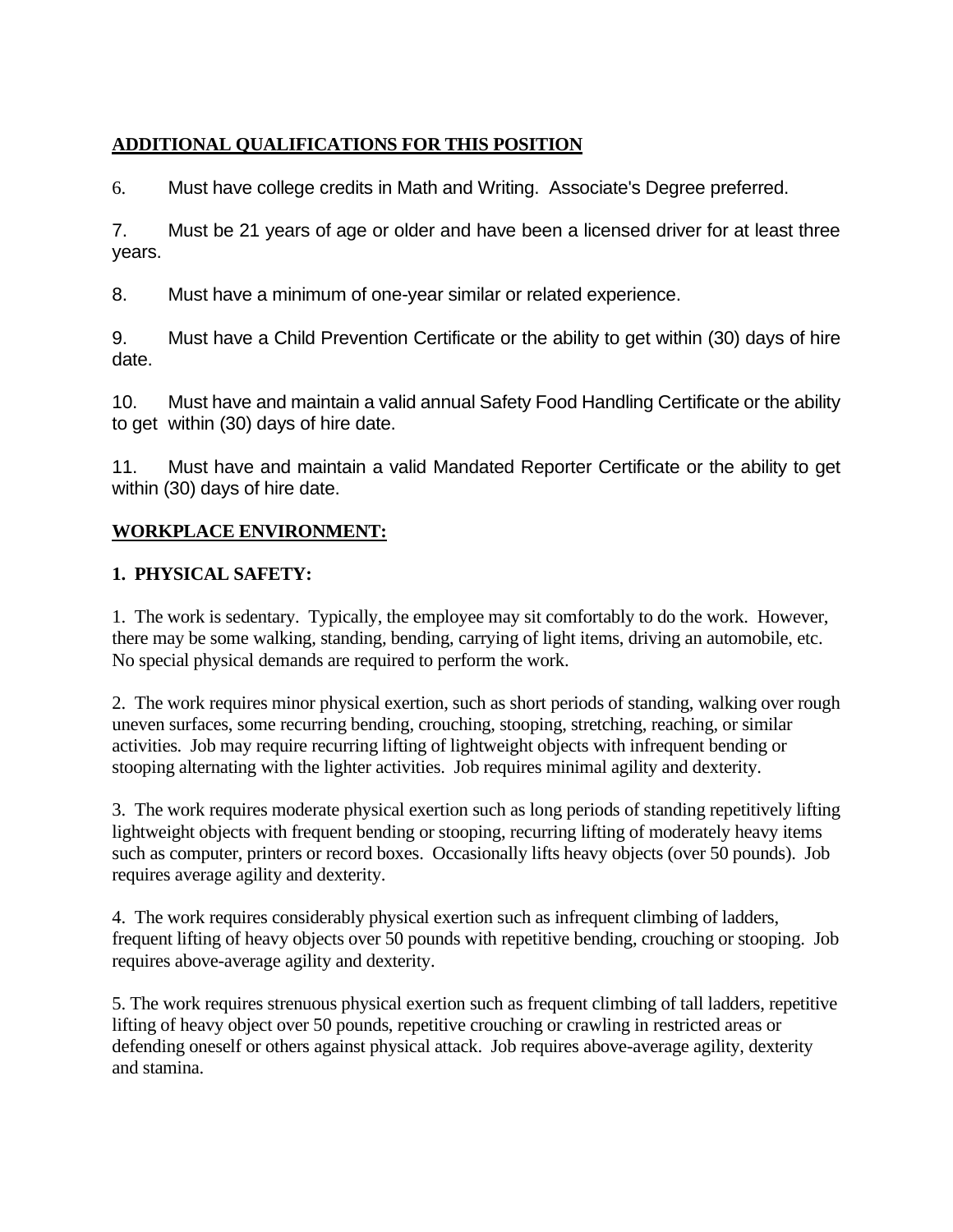### **2. WORKING ENVIRONMENT:**

1. Regular exposure to favorable conditions such as those found in a normal office.

2. Occasional exposure to objectional conditions or variations such as those found in variable weather conditions or light industrial settings.

3. Regular exposure to unfavorable environments such as weather, body fluids, toxic laboratory and industrial chemicals, or confined, dirty and noisy locations. Employees may be required to use personal protective equipment such as masks, coats, gowns, boots, goggles, gloves, or shields.

4. The work environment involves high risks with exposure to potentially dangerous situations or unusual environmental stress that require a range of safety and other precautions, e.g., working at great heights under extreme outdoor weather conditions, subject to possible physical attack or mob conditions, or similar situations where conditions cannot be controlled.

## **PERFORMANCE EXPECTATIONS:**

- Uphold all principles of confidentiality.
- Adhere to all professional and ethical behavior standards.
- Interact in an honest, trustworthy and respectful manner with employees, visitors and vendors.
- Participate in departmental staff meetings, quality management activities, cultural and educational programs.
- Comply with policies and procedures.
- Display respect and understanding of Susanville Indian Rancheria's traditions and values.
- The way the employee relates to fellow employees, customers and visitors is considered parallel in importance to technical knowledge and ability.
- Any attitude or behavior that will tarnish the name or reputation of the Susanville Indian Rancheria will not be tolerated and is subject to disciplinary action.

### **PREFERENCE POLICY:**

| $1st$ Preference:           | Enrolled member of a Federally Recognized Tribe.                        |
|-----------------------------|-------------------------------------------------------------------------|
| $2nd$ Preference:           | Documented proof of Veteran Status, i.e. DD-214, Veterans Benefit Card. |
| 3 <sup>rd</sup> Preference: | All other applicants.                                                   |

### **SIR BENEFITS PACKAGE:**

The Susanville Indian Rancheria offers its full-time employees a highly competitive benefits package, including: annual cost-of-living increases (based on SSA COLA); eligibility for annual merit increases; twelve paid holidays; thirteen days paid sick leave; up to twenty-six days paid